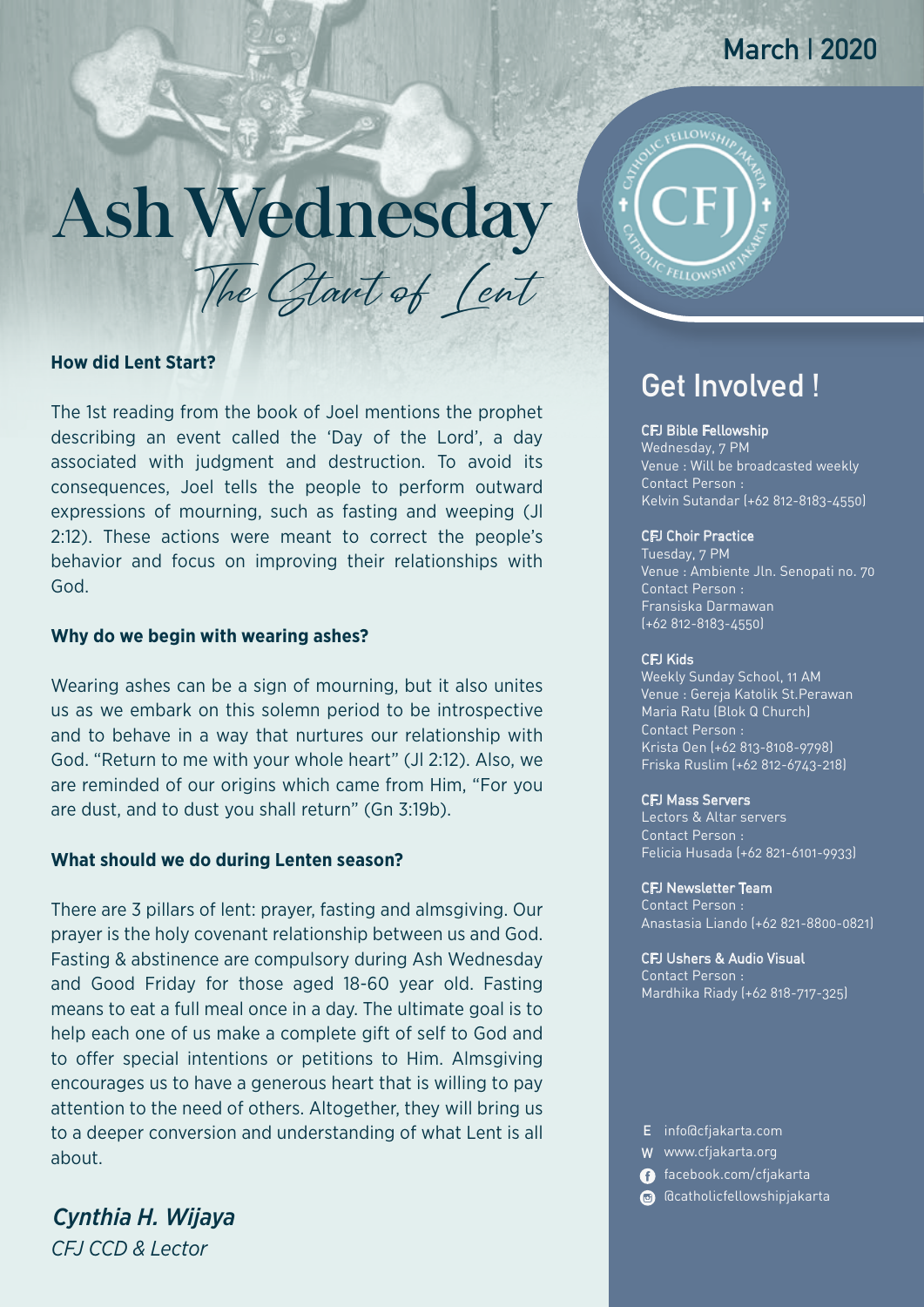# Maumere Mau Yesus 2020

With the mission of #CFJ4TheWorld, we went for our 3rd mission trip to Maumere, Flores, a 3 days retreat and training to our biggest class so far! - more than 460 youth leaders from 36 church parishes in Flores. We aim to spread the joy and hope of Christ, encourage the youths to dream big, and most importantly, to have personal transformative encounters with God. We hope to help them realize their God-given potential as leaders while transforming the entire community.

#### **The Lessons Learnt**

• Miracles happen! Hearing 3 testimonies from the youths of how God works His miracles in healing sicknesses and in their daily lives and their certainty that Jesus is their personal savior, are great encouragement and hope.

• Rest in God's providence, "*And my God shall supply all your need according to His riches in glory by Christ Jesus*." - Phil 4:19. 1 day before the mission, the number of youths added by 100. I was panicked that we wont have enough resources & volunteers. But God knows, and it's all in His plan. I was taught that I would never face a need for which God's provision is not more than adequate. Having faith in His providence, instead of relying on our own strengths. We have tried to labor as if all depended on us, and then always learning the lesson to fall back upon our Father with the calm faith that all depends on Him.

• God heals the deepest wounds. We sensed a lot of inner wounds as the youths were longing for God to heal them and we prayed for each of their names to surrender all our brokenness to God and to be reminded that, "by His wounds, we are healed."

• Surrender. The biggest team of mostly first-timers volunteers showed that God works through anyone who surrenders to Him. Ordinary people in the hands of a mighty God to do His extraordinary works. We learned to empty ourselves of our own desires and fully surrender to be His vessels, in the hands of His Spirit.

• Joy. Despite 3 hours of sleep for 3 days, God gave me newfound energy rooted in the deep joy in doing His works. We came to give and to serve, but we were the ones given the greatest rewards of deep joy and being witnesses to God's power.

• Love is the greatest of all. In the Flores youths, the volunteers, the priests, the works, the prayers, the communions, the fellowships, all testifies God's great love for us.

*CFJ President Jessica Winarko*

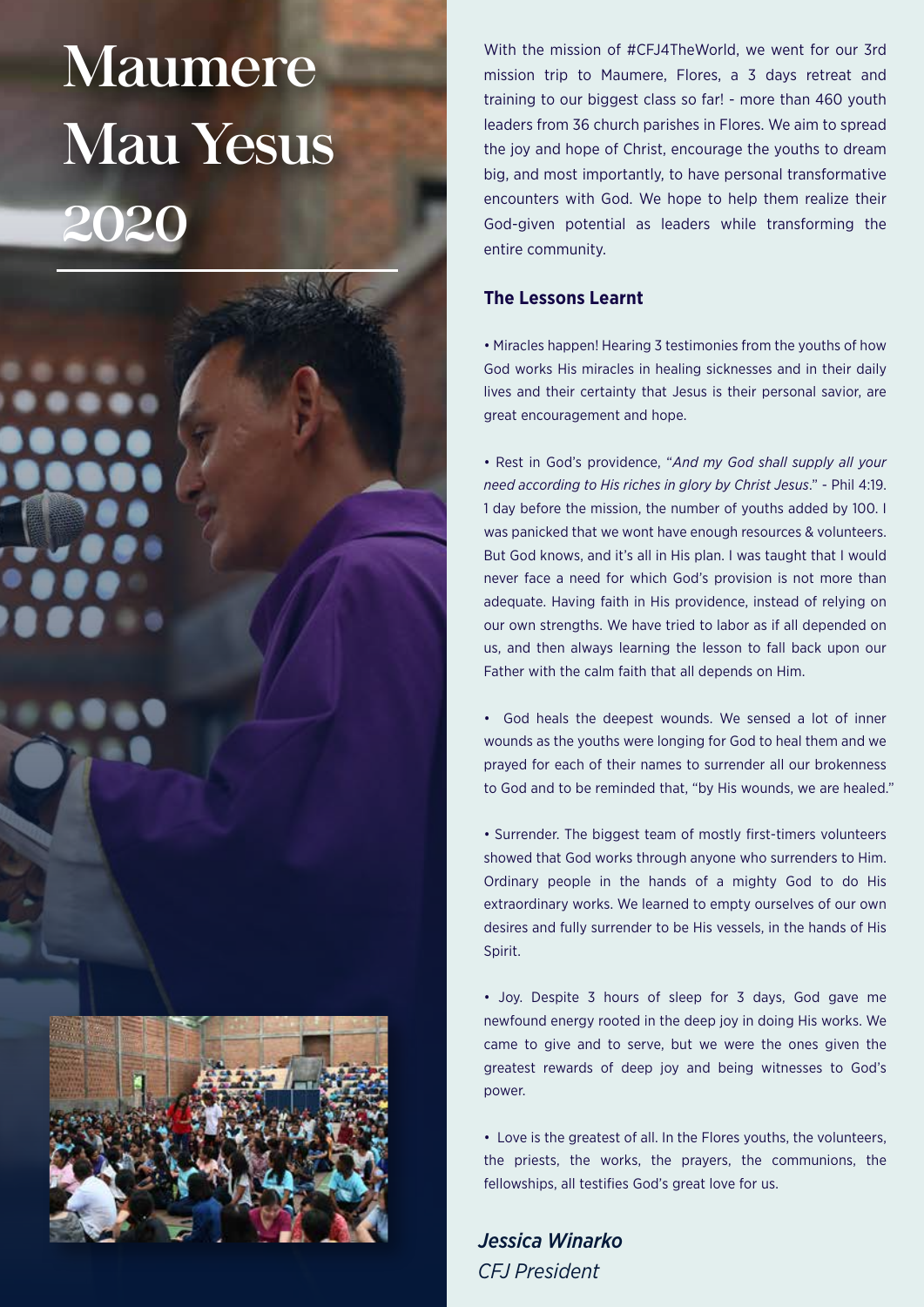

One of the DC volunteer (that I'm not familiar with) actually messaged me during break time at day 2, saying since a week before MMY this person felt there's a message for one CFJ members who also went to last year CFJ x DC retreat. After figuring out it was me, the message was pretty much God saying something like this to me through this person

"I am with you, despite all your pain and what you feel, there is nothing wrong with you, and nothing you have to prove, cause you belong to my song of love"



So I guess for me my main takeaway would be this God is with you despite your wounds or what you feel, and to Him, you are always enough just as you are.

*CFJ Member Alvin Arinardi*

It was a true blessing to have gotten the chance to serve with CFJ in this mission trip. I've learned to see that no suffering or trauma is ever too big to God. I'm sure all of us experienced pain or problem somewhat or somehow in their life, making it difficult to acknowledge God's love for us. But God has spoken to me well; no matter what your pain, how small, how big, Jesus came to heal it all.

Quoting from the Bible: Romans 8:18 "The pain that you've been feeling cannot compare to the Joy that's coming". God knows every and each one of us, He understands us, His plan is bigger than ours, He loves us. So one thing I know for sure now, that in all moments of my life and in all times your lives, we have never and will never walk alone, as He's always with us.

*CFJ Member Winnie Wijaya*

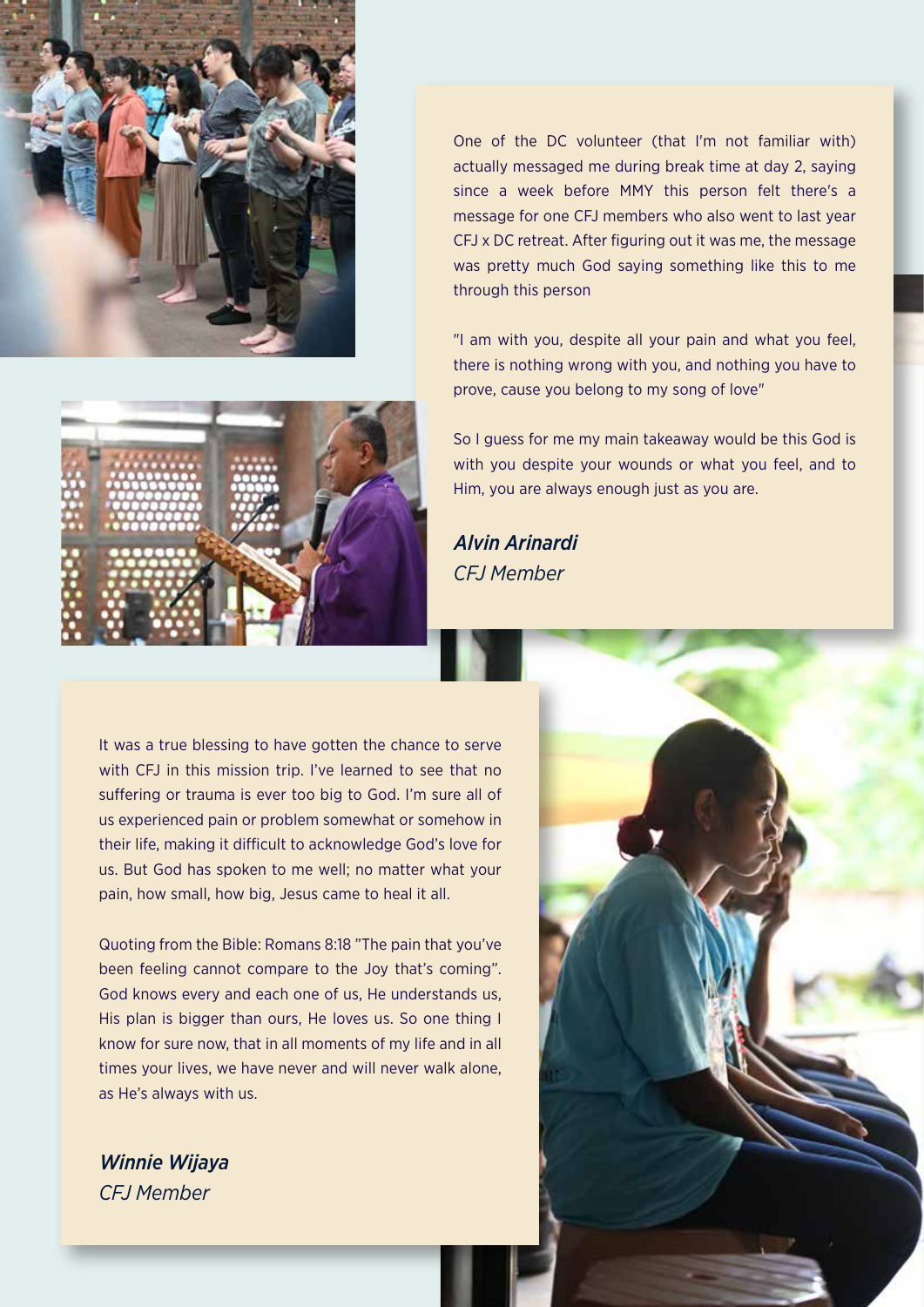

I have doubted God for several years before joining the MMY trip. Despite all the love which He had granted me 10 years back, I found myself started questioning His existence and power as life got harder and it felt like He is nowhere to be found. I used to think that if He was there, loved me and was able, He should have already come out and solve it all. But He hadn't. So I was doubtful and afraid. Faith was up and down during this period. Then, this Maumere thing came up and I remember someone told me that serving His people is best way to find Him so I abruptly signed up.

Less that I know that this sudden decision of mine is actually His grace that leads me home. There, He works miracles; such an obvious one which left me impossible to miss or doubt. From prayers that can be felt from kilometers away, rock hard hearts that unstoppably melted, massive reconciliations, which happened within minutes, and words that come out unpredictably. I can't really find the right word to describe His works in MMY. But here I learn that His power goes beyond something we can comprehend and His goodness goes beyond what we feel. And I feel secured and loved. For those of you who really long for Him, I would really recommend you to go for a short mission trip and let Him transform your faith

*CFJ Praise & Worship Devita Tjitra*

There's one thing I know for sure: pain is inevitable. When thing goes wrong and suddenly I'm doubting his presence. The truth is, God is with me in every trial & triumph.

Lot of people told me that You have plan, but I get impatient waiting and having expectation of Him to lead me through life. I kept chasing things that aren't meant for me & letting guilt cloud my mind that breaking every little muscle beating inside my chest — to feel, to open & to give. With confusion, disappointment, doubts have blinded and aggregated of endless misery it seems. I've learned that Your timing is never one minute too early or one minute too late. At just the right times, you have allowed me to cross path with CFJ of those would love, cherish and reminded me of You. They allowed me to give hope to Maumere community who were lost as I once was.

In these beautifully painful moments  $-$  I've found deeper sense of comfort that the most perfect plan in our life only if I surrender my heart to Him.

In darkest & lowest moments — you've thought me what it is to be ever-so-grateful for the depths of infinite possibility within it.

And for all of that, I don't think I can ever thank You enough.

Thank you for showing us how to heal, for family, friends, CFJ, coworkers, strangers, and lovers. Most importantly the times you've guided our heart what it feels like to reveal our unwavering faith, sculpting us with every trauma, to feel nothing & everything. In the world as a place of such majesty but also such a heartache; You filled in with Your love & everlasting hope. God, please guide us to see the world through lens of love and compassion.

*CFJ Member Maria Jessica*

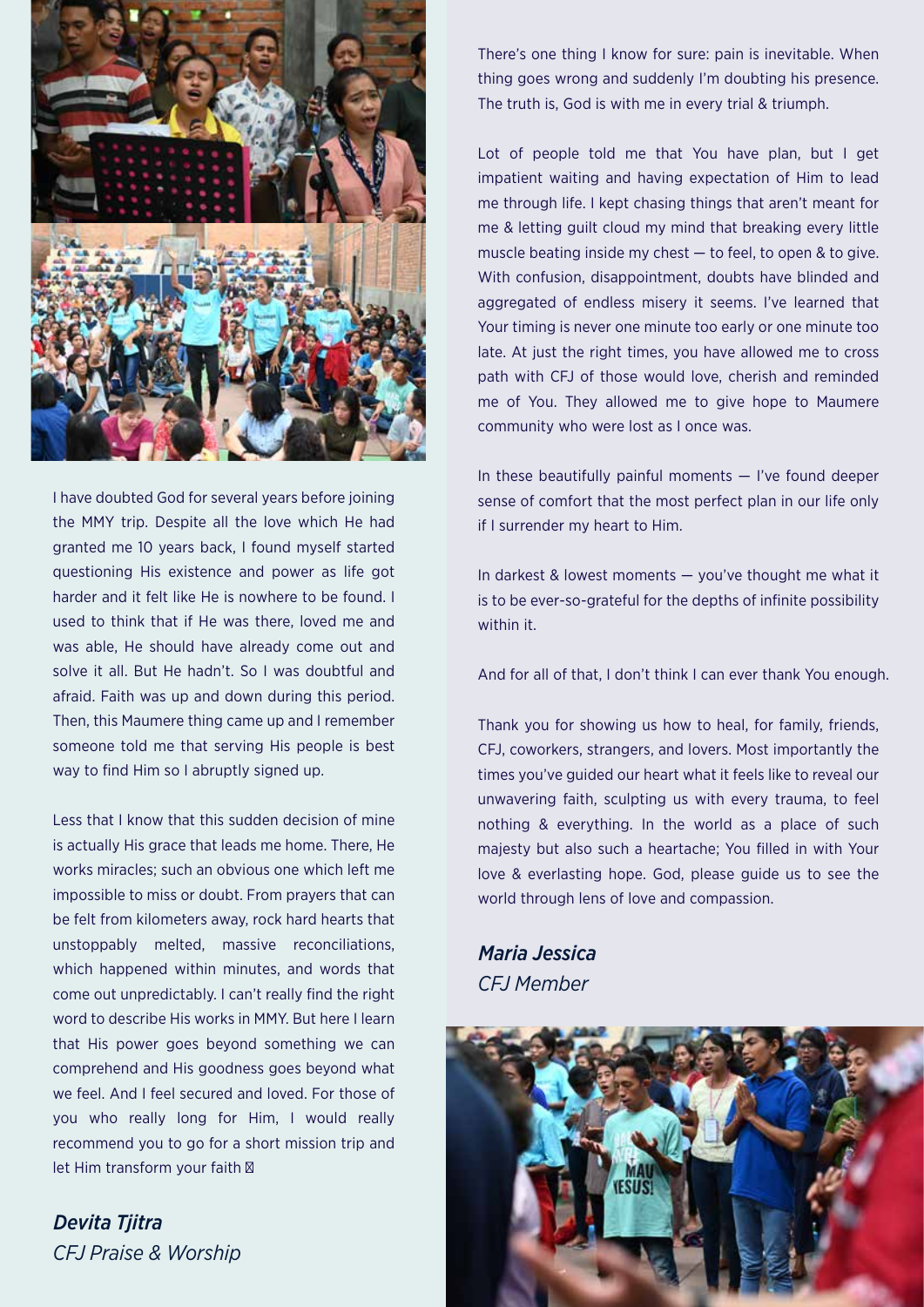I learned a lot of things from my very first mission trip to Maumere. My faith in Jesus has been strengthened and I feel really blessed to serve in this mission trip.

First of all, I am still amazed by how God blesses us and how GREAT He works in us. The situation forecasted with heavy rain & the fact that there are dengue fever outbreak in the area was actually the complete opposite since the weather was sunny and there are no mosquitoes during the whole trip. I am amazed by how He heals and revive the broken souls--the youths of Maumere, who has been longing for joy and tranquility in Him.

Secondly, I learn to SURRENDER everything into His hands. I am assigned to lead one of the P&W sessions which actually need preparation beforehand. I wasn't prepared at all, since it was predicted to be moved to the next day. I doubt myself whether I'm really capable of doing it; with only short amount of time left, I immediately prayed and ask for His guidance. Afterwards, I was hearing that the session goes smoothly. I know for a fact that I am unable to do this without Him. Hence, when we kneel down before Him and ask the Holy Spirit to pour over us, we must believe that GOD will PROVIDE everything we need. We just need to do our best, trust Him and let Him take control.

Lastly, there is always a PURPOSE why God is calling us. Both when we are called to serve or when we are wounded. HE WILL DO HIS WORK WHEN WE HEAR HIS CALLING, all we need to do is to have an OPEN HEART and let Him in. Believe that blessings will overflow and miracles happen when we involve Jesus Christ in our lives. May God bless and guide us in every step of the way.

*CFJ Member Jesslyn Yap*



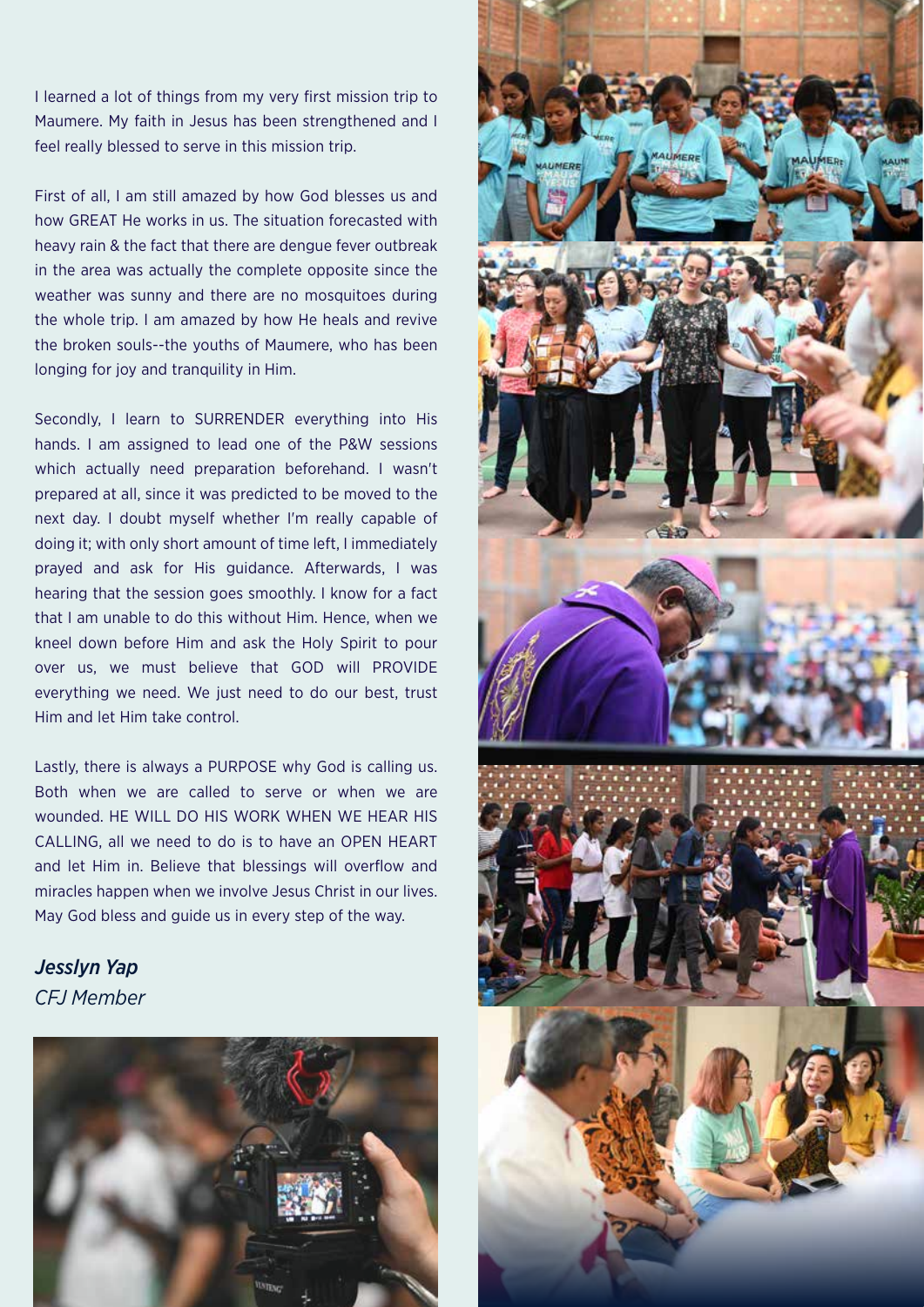

I have never imagined I would go this far to serve God. In the first place, I was thinking, why do I need to help the people in Maumere? Aren't there people in need everywhere else? Why does serving Him have to be there? Carrying that curiosity, after long time pondering, I finally joined. I didn't tell this 'big' decision to anyone.

Later, I discovered my purpose is to experience Him more. I immersed myself into the activities and shared stories together with the youths there. I slowly found the answer.Seeing how the youths perceive God in their lives touches me. Living in modesty, they found God. On contrary, I feel I am the one whose faith is dull with mundane routines and never-ending ambitions.

One of the most graceful moments was during the Holy spirit session. I felt very connected and burst my tears hearing Him whispered that He understands the struggles, anxiety and fears I have. "Turn to Me and I will give you peace and comfort"

God has brought me this far and given me unexplainable joy in this trip. I am privileged to play a role in God's work.

*CFJ Member Adeline Kusuma*



5 months ago today I committed myself to do more activities that will bring me closer to Him. When I heard about MMY trip, I signed up without thinking too long. I felt that as a calling for me to start serving, sharing, and praying for those in greater needs. And as the second day in Maumere passed, I felt so happy that I could finally do that.

What really hit me hard was the last day in Maumere, when all the CFJ and DC teams were called up front so that the participants and Romos could pray for us all. I thought I was going there to pray for them – it didn't occur to me that over 425+ people would lift their hands and pray for us! I truly felt their prayer. I didn't even realize I had tears in my eyes until the "Amen". The power of prayer is indescribable. It fills your soul and enlightens you from within. MMY trip is surely one of the life-changing experiences for me.

*CFJ Member Jessica Callista*

I started this mission with doubt. I was wondering if I would be able to help / being helpful to the children at all, as we might have different life experiences.

When I was sitting in my group and hearing their stories, I couldn't help but to feel their deep pain and sadness; how they were desperately longing for Jesus and healing. I remembered a verse from Matthew 9:36 saying, "When He saw the crowds, He had compassion for them because they were harassed and helpless, like sheep without a shepherd." I could finally understand how that verse feels like. At that moment, I felt like anything I do, even as small and as trivial I thought it was, it will be helpful for them.

My worries and ego of what if my words were not good enough, or what if my prayers were not helpful. I let go of all my worries and surrender myself to God.

I believe that God loves them very much and when I let Him channel whatever He wanted to say through me, all will be well.

*Anonymous*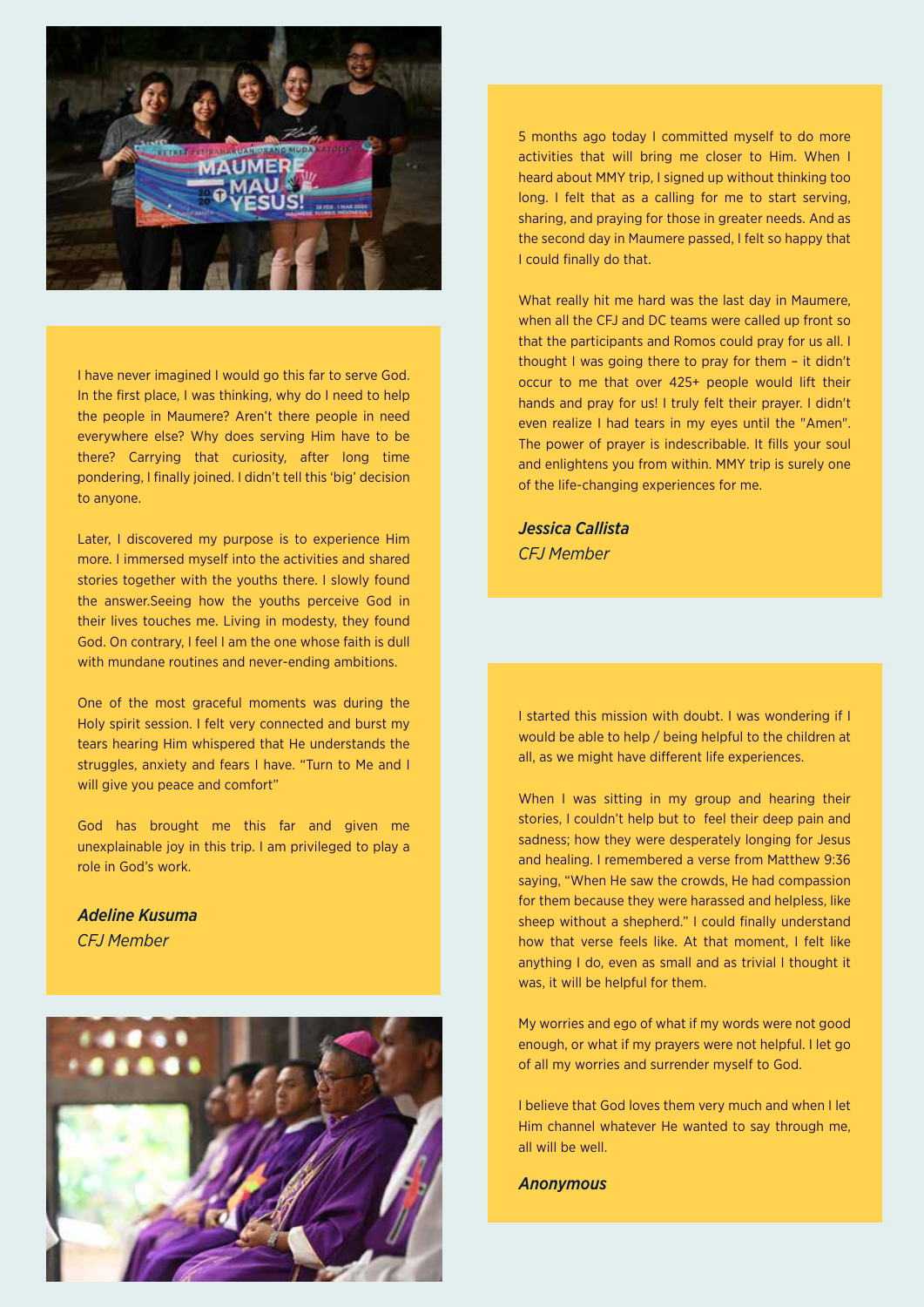I want to share something quite moving for me. Our best tukang, Pak Slamet was the only one who single handedly put the bricks for the whole of St. Francis Hall, which we used for MMY. This, is because it had to be done delicately with the special angle for natural ventilation as we all can see.

He happen to overheard one of the talk while working outside the hall during the MMY. He told our builder that he was touched and moved to tears. He said that all religion points to the same merciful God. He had a wild life when he was young. Pak Slamet is a Muslim.

This reminds me of the Phoenician woman who said that it's enough to feed from the crumbs that fall from the master's table. God's work in and through us reaches to hearts beyond what we could ever imagine.

#### *Fr. David Lemewu*





When I first saw the mission trip announcement to Maumere, I felt like it was God that called me to join the trip which made me signed up immediately without even having a valid reason. BOOM, it happened. I didn't even have the time to think thoroughly about the trip.

After signing up, I was kind of regretting my decision. Am I doing the right thing? I signed up for a mission trip to Maumere (far away from Jakarta which I've never visited before), I only know 1 person in the CFJ, and this is my first time doing a service again after almost 3 years of absence. I can say the impulsive decision was kind of out of my comfort zone.

Long story short, it turns out that it was one of the best impulsive decisions in my life. Through this mission trip, I realized how far I was with God and how I missed Him in my life. Just like a song; I didn't know that I was starving till I tasted His power and warmth again. The mission trip was like an eye opener and a direct call from God for me to serve under His name again, which I will definitely do.

*Anonymous*